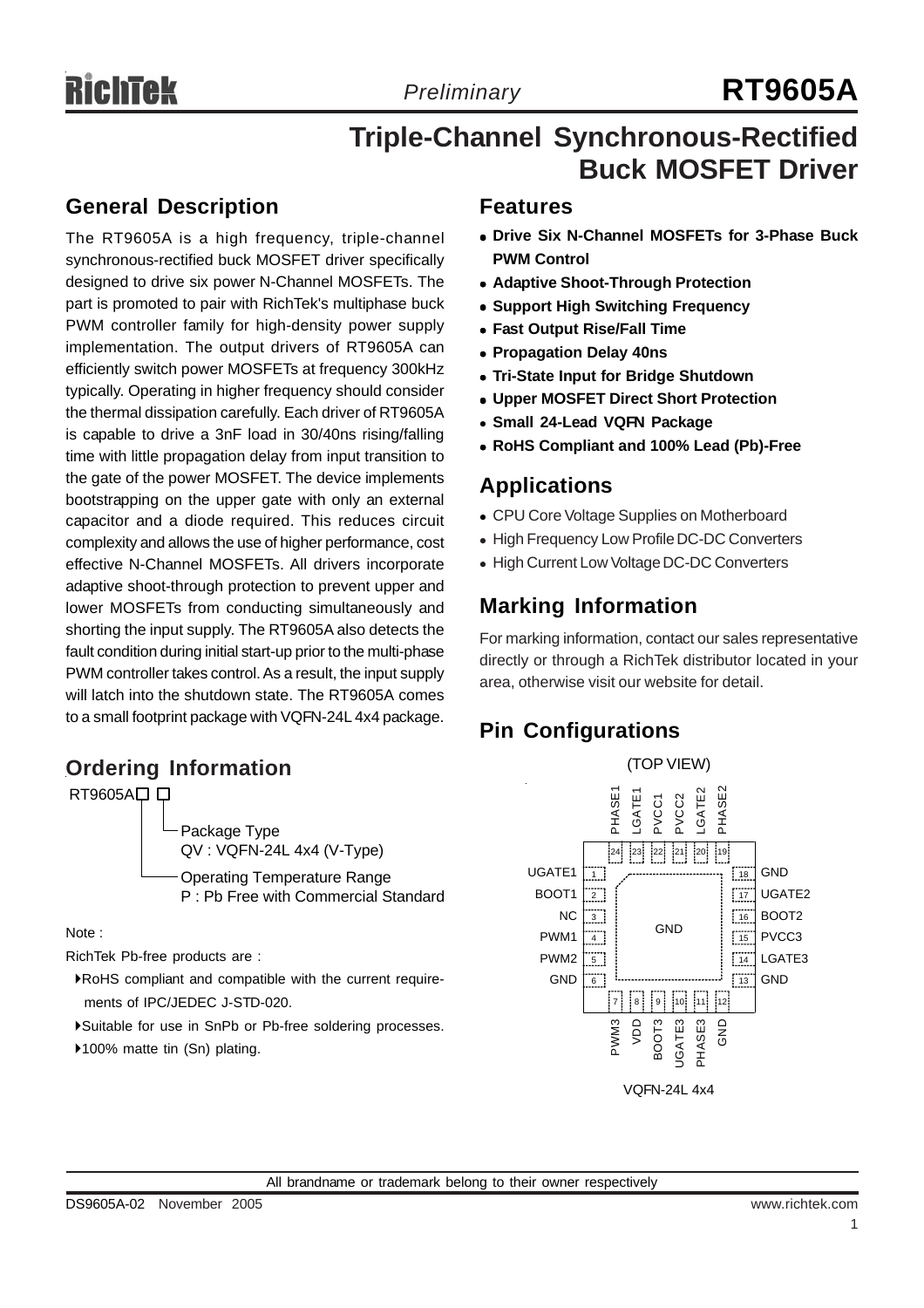## **Typical Application Circuit**



### **Functional Pin Description**

### **UGATE1 (Pin 1), UGATE2 (Pin 17), UGATE3 (Pin 10)**

Upper Gate Drive Output. Should be connected to the upper MOSFET gate.

#### **BOOT1 (Pin 2), BOOT2 (Pin 16), BOOT3 (Pin 9)**

Floating bootstrap supply pin for the upper gate drive. Connect the bootstrap capacitor between this pin and the PHASE pin. The bootstrap capacitor provides the charge to turn on the upper MOSFET.

### **NC (Pin 3)**

No connected.

### **PWM1 (Pin 4), PWM2 (Pin 5), PWM3 (Pin 7)**

PWM input control signal. Connect this pin to the PWM output of the controller. If the PWM signal enters and remains within the shutdown window, are both UGATE and LGATE are drived low, disabling the output MOSFETs.

### **GND (Pin 6, 12, 13, 18 )**

Chip power ground.

### **VDD (Pin 8)**

Supply Input. Connect to +5V stand-by power. Place a bypass capacitor between this pin and GND.

### **PHASE1 (Pin 24), PHASE2 (Pin 19), PHASE3 (Pin 11)**

Upper driver return. Should be connected to the common node of upper and lower MOSFETs. The PHASE voltage is monitored for adaptive shoot-through protection.

#### **LGATE1 (Pin 23), LGATE2 (Pin 20), LGATE3 (Pin 14)**

Lower Gate Drive Output. Should be connected to the lower MOSFET gate.

#### **PVCC1 (Pin 22), PVCC2 (Pin 21), PVCC3 (Pin 15)**

Supply Input. Connect to +12V supply. Place a bypass capacitor between this pin and PGND.

#### **Exposed Pad**

Exposed pad should be soldered to PCB board and connected to GND.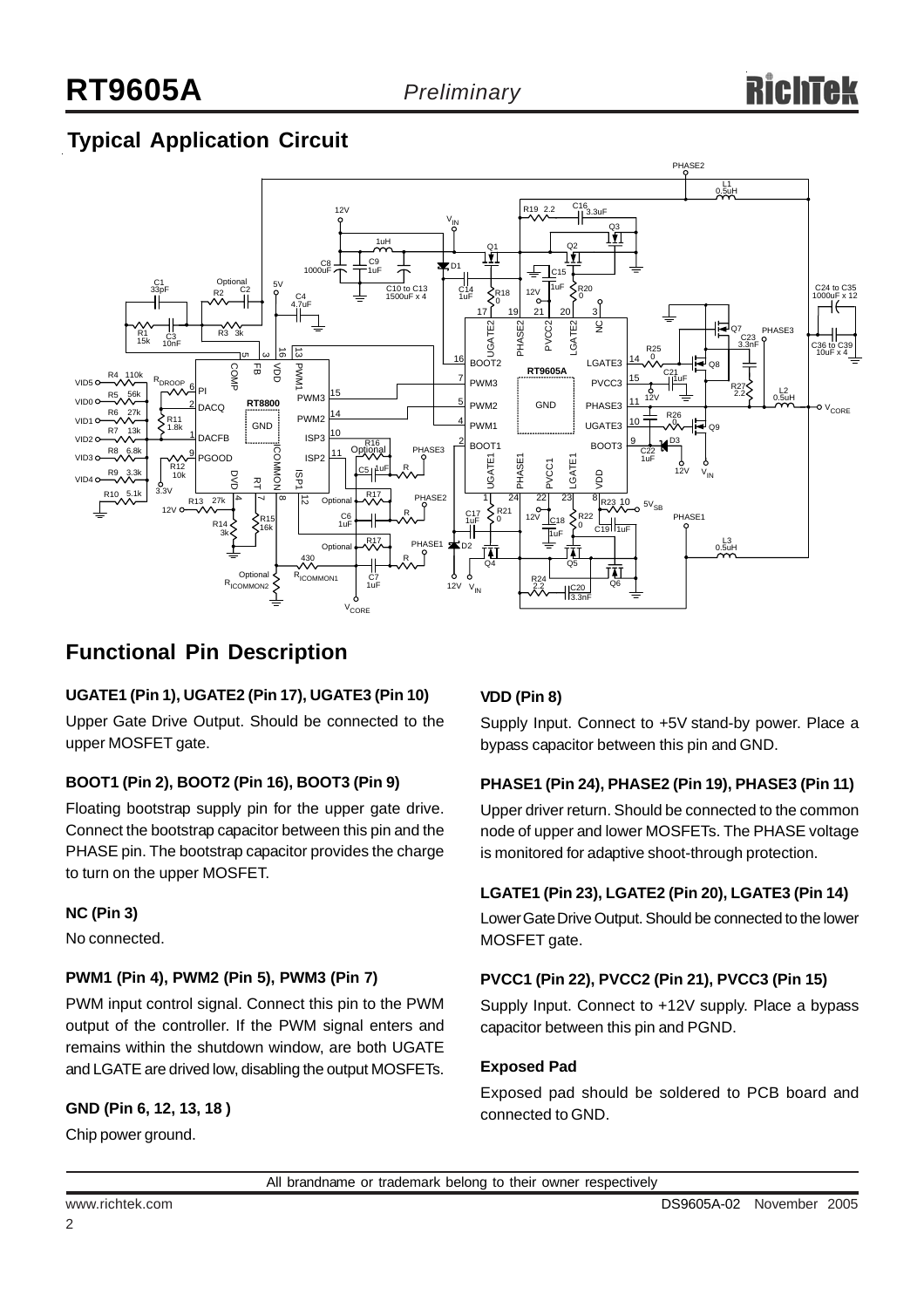### **Function Block Diagram**



### **Timing Diagram**

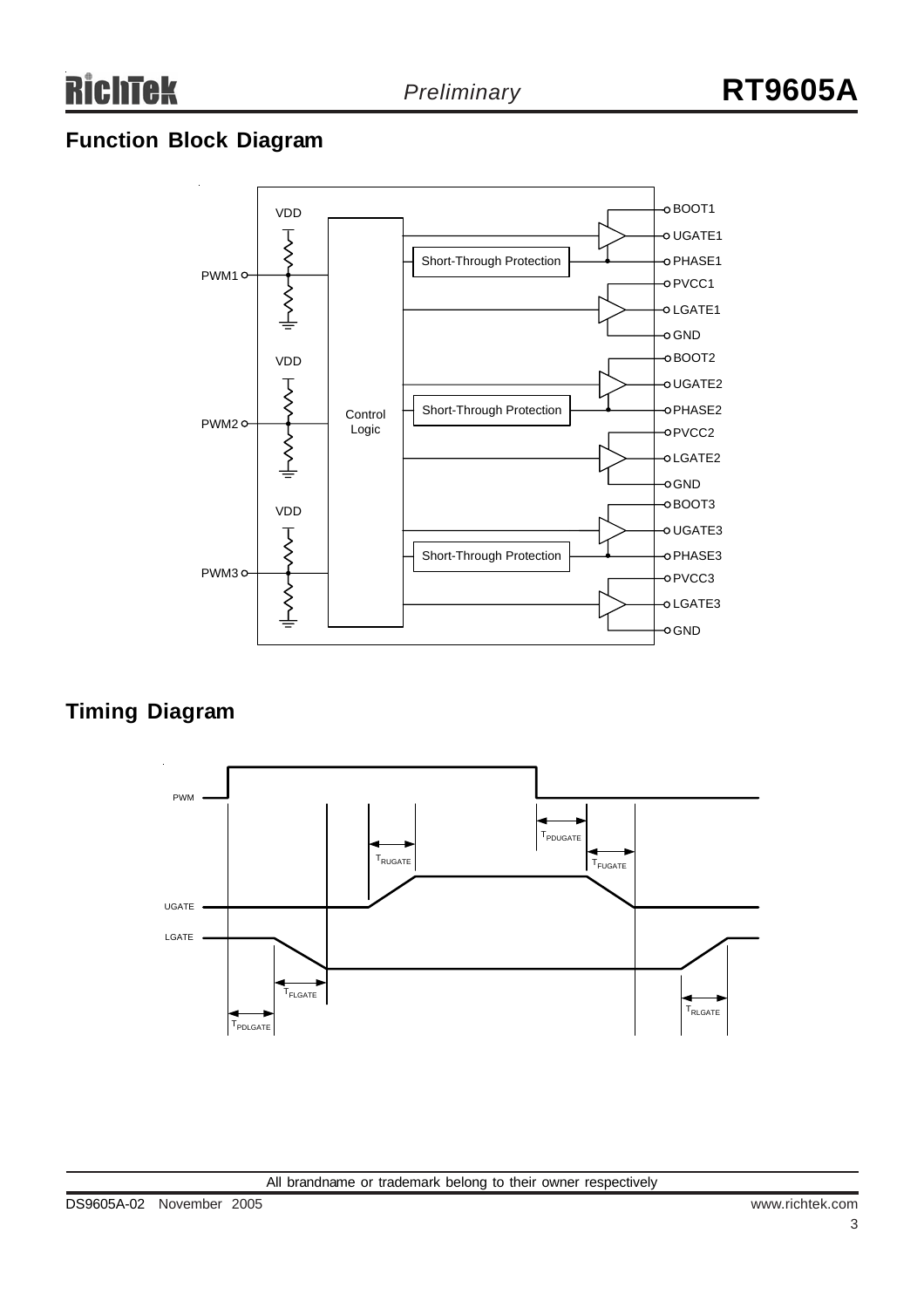### **Absolute Maximum Ratings** (Note 1)

| • PHASE to GND                        |  |
|---------------------------------------|--|
|                                       |  |
|                                       |  |
|                                       |  |
| • BOOT to GND                         |  |
|                                       |  |
|                                       |  |
|                                       |  |
|                                       |  |
|                                       |  |
|                                       |  |
| • Package Thermal Resistance (Note 4) |  |
|                                       |  |
|                                       |  |
|                                       |  |
| • ESD Susceptibility (Note 2)         |  |
|                                       |  |
|                                       |  |

### **Recommended Operating Conditions** (Note 3)

### **Electrical Characteristics**

(Recommended Operating Conditions,  $T_A = 25^{\circ}$ C unless otherwise specified)

| <b>Parameter</b>                                                   | <b>Symbol</b>             | <b>Test Conditions</b>          | Min | <b>Typ</b> | Max | <b>Units</b> |  |  |
|--------------------------------------------------------------------|---------------------------|---------------------------------|-----|------------|-----|--------------|--|--|
| <b>VDD Supply Current</b>                                          |                           |                                 |     |            |     |              |  |  |
| Frequency = 250kHz<br><b>Operation Current</b><br>I <sub>VDD</sub> |                           |                                 | --  | --         | 10  | mA           |  |  |
| <b>Power-On Reset</b>                                              |                           |                                 |     |            |     |              |  |  |
| <b>POR Threshold</b>                                               | PV <sub>CCRTH</sub>       | <b>PV<sub>CC</sub></b> Rising   | 6   | 6.5        | 7.5 | $\vee$       |  |  |
| <b>Hysteresis</b>                                                  | <b>PV<sub>CCHYS</sub></b> |                                 |     | 0.15       | $-$ | V            |  |  |
| <b>PWM Input</b>                                                   |                           |                                 |     |            |     |              |  |  |
| Input Current                                                      | <b>IPWM</b>               | $V_{\text{PWM\_IN}} = 0V$ or 5V | 200 | 300        | 500 | μA           |  |  |
| <b>Floating Voltage</b>                                            | VPWMFL                    | $PVCC = 12V$                    | 1.8 | 2.2        | 2.6 | V            |  |  |
| <b>PWM Threshold</b>                                               | VPWMRTH                   | PWM IN Rising                   | 3.3 | 3.7        | 4.3 | V            |  |  |
|                                                                    | V <sub>PWMFTH</sub>       | PWM IN Falling                  | 1.0 | 1.38       | 1.5 | V            |  |  |

*To be continued*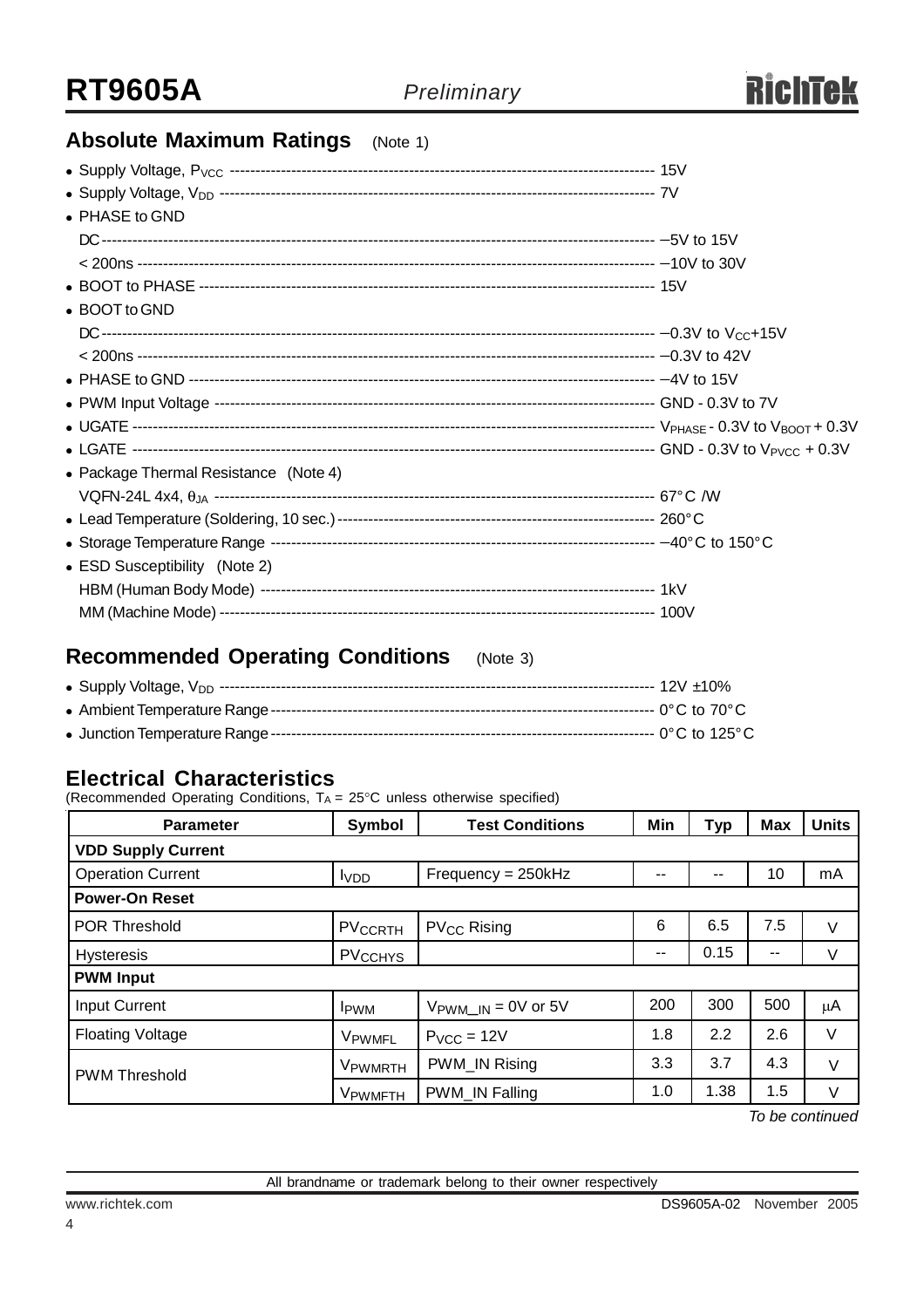| <b>Parameter</b>                        | Symbol                 | <b>Test Conditions</b>     | Min | Тур           | <b>Max</b> | <b>Units</b> |  |
|-----------------------------------------|------------------------|----------------------------|-----|---------------|------------|--------------|--|
| Output                                  |                        |                            |     |               |            |              |  |
| <b>UGATE Rise Time</b>                  | Trugate                | $PV_{CC} = 12V$ , 3nF load |     | 30            |            | ns           |  |
| <b>UGATE Fall Time</b>                  | T <sub>FUGATE</sub>    | $PV_{CC} = 12V$ , 3nF load |     | 40            |            | ns           |  |
| <b>LGATE Rise Time</b>                  | TRLGATE                | $PV_{CC} = 12V$ , 3nF load |     | 30            | --         | ns           |  |
| <b>LGATE Fall Time</b>                  | T <sub>FLGATE</sub>    | $PV_{CC} = 12V$ , 3nF load |     | 30            | --         | ns           |  |
| <b>UGATE Turn-Off Propagation Delay</b> | <b>FPDUGATE</b>        | $PV_{CC} = 12V$ , 3nF load |     | 40            |            | ns           |  |
| <b>LGATE Turn-Off Propagation Delay</b> | <b><i>FPDLGATE</i></b> | $PV_{CC} = 12V$ , 3nF load |     | 35            | --         | ns           |  |
| Shutdown Window                         |                        |                            | 1.0 | $\sim$ $\sim$ | 4.3        | $\vee$       |  |

**Note 1.** Stresses listed as the above "Absolute Maximum Ratings" may cause permanent damage to the device. These are for stress ratings. Functional operation of the device at these or any other conditions beyond those indicated in the operational sections of the specifications is not implied. Exposure to absolute maximum rating conditions for extended periods may remain possibility to affect device reliability.

**Note 2.** Devices are ESD sensitive. Handling precaution recommended.

**Note 3.** The device is not guaranteed to function outside its operating conditions.

**Note 4.** θ<sub>JA</sub> is measured in the natural convection at T<sub>A</sub> = 25°C on a low effective thermal conductivity test board of JEDEC 51-3 thermal measurement standard.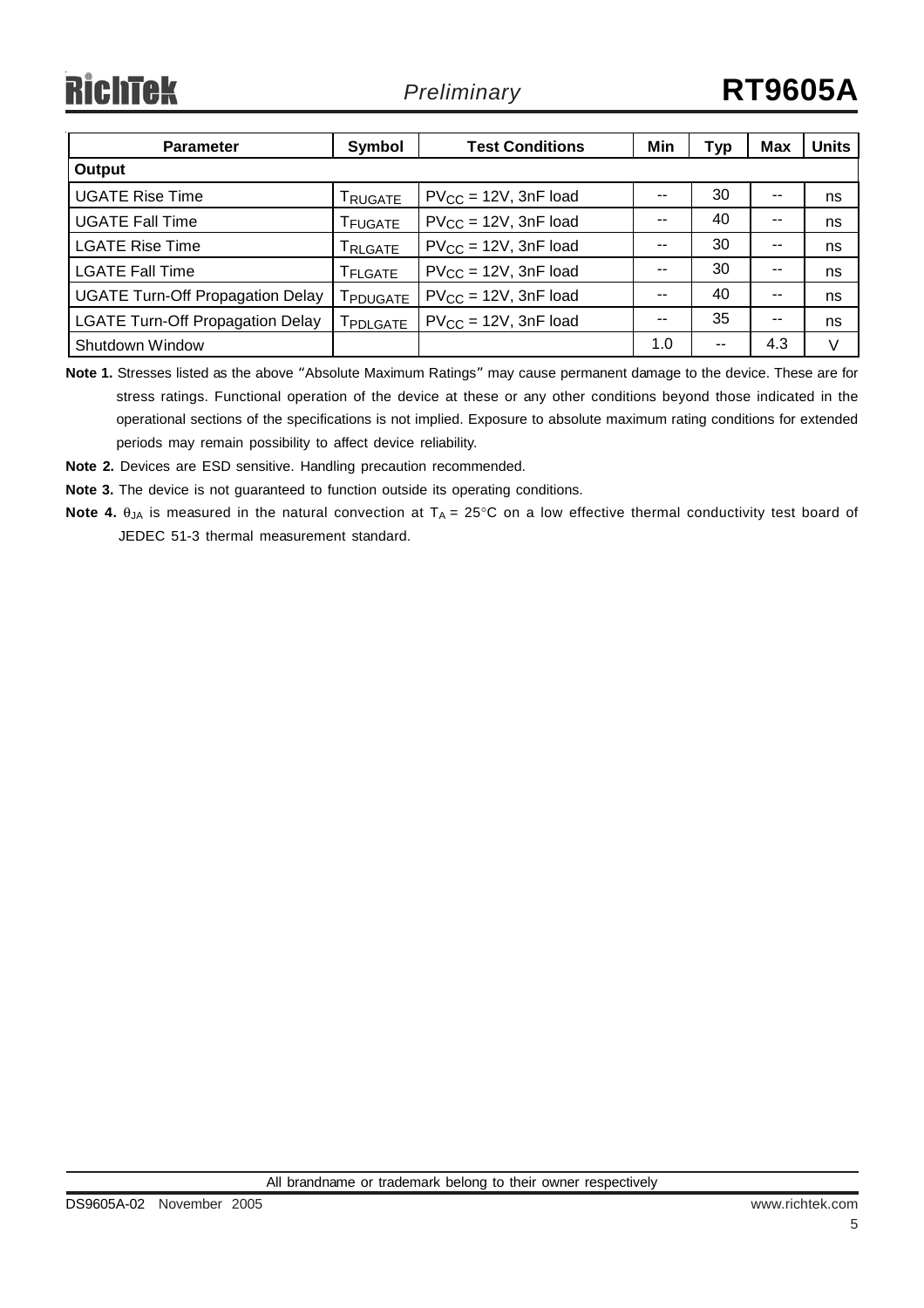## **Typical Operating Characteristics**





Time (50ns/Div)







Time (50ns/Div)



All brandname or trademark belong to their owner respectively

6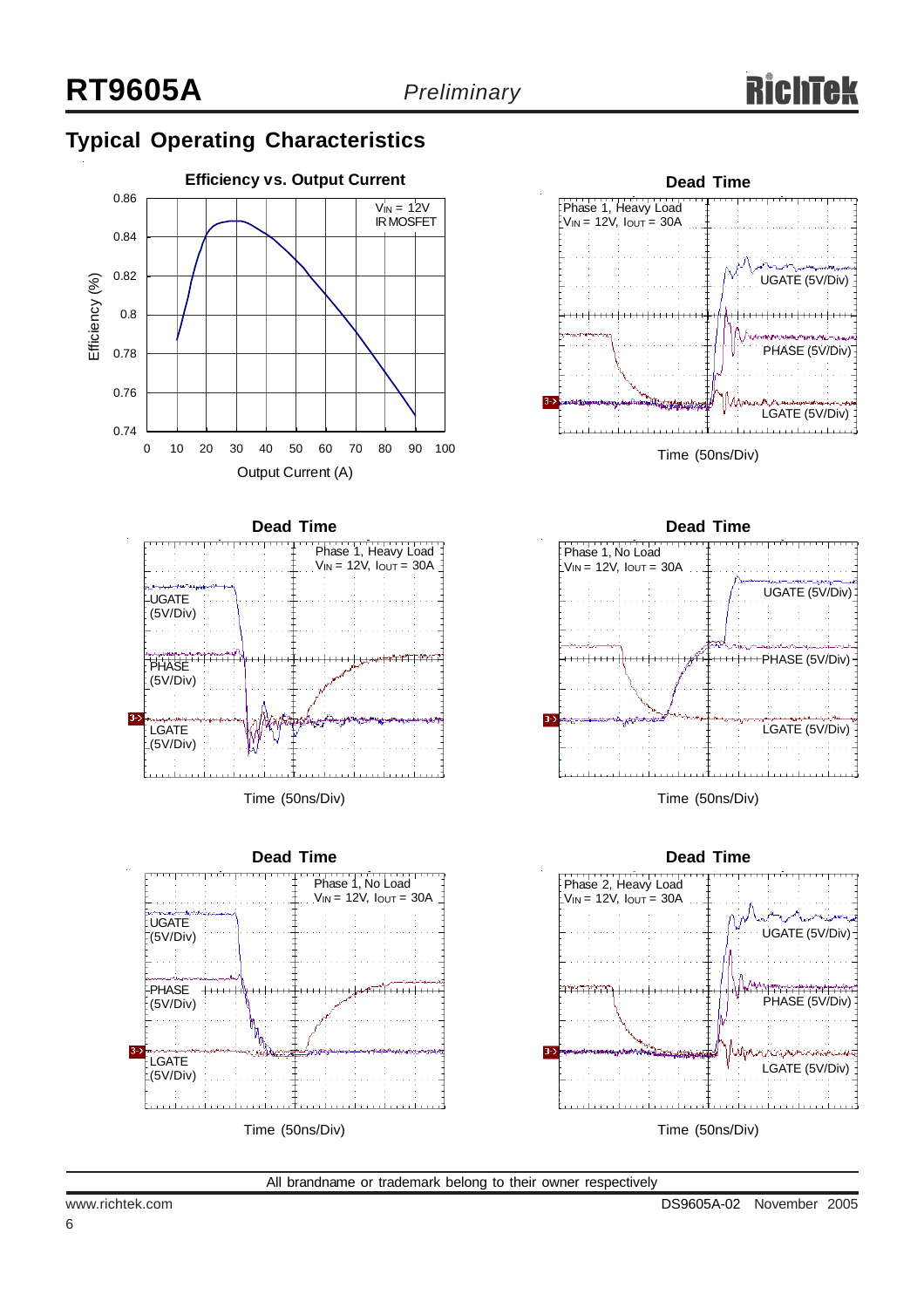# *Preliminary* **RT9605A**





Time (50ns/Div)



Time (50ns/Div)



**Dead Time** Phase 3, Heavy Load  $V_{IN} = 12V$ ,  $I_{OUT} = 30A$ UGATE (5V/Div) PHASE (5V/Div)  $3-$ WINDSCHARRENA

Time (50ns/Div)

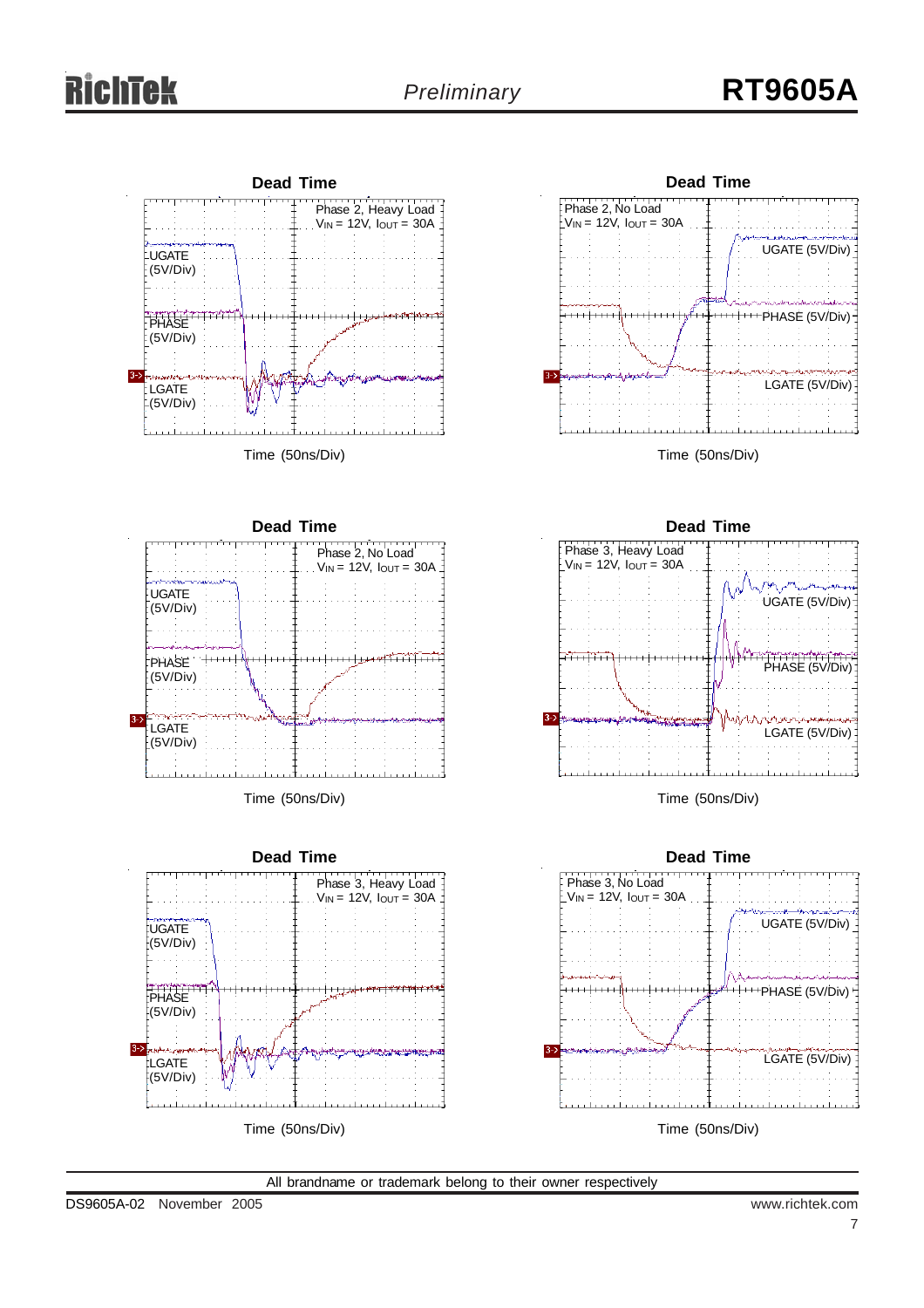



Time (50ms/Div)



Time (250ms/Div)





Time (50ms/Div)

All brandname or trademark belong to their owner respectively

8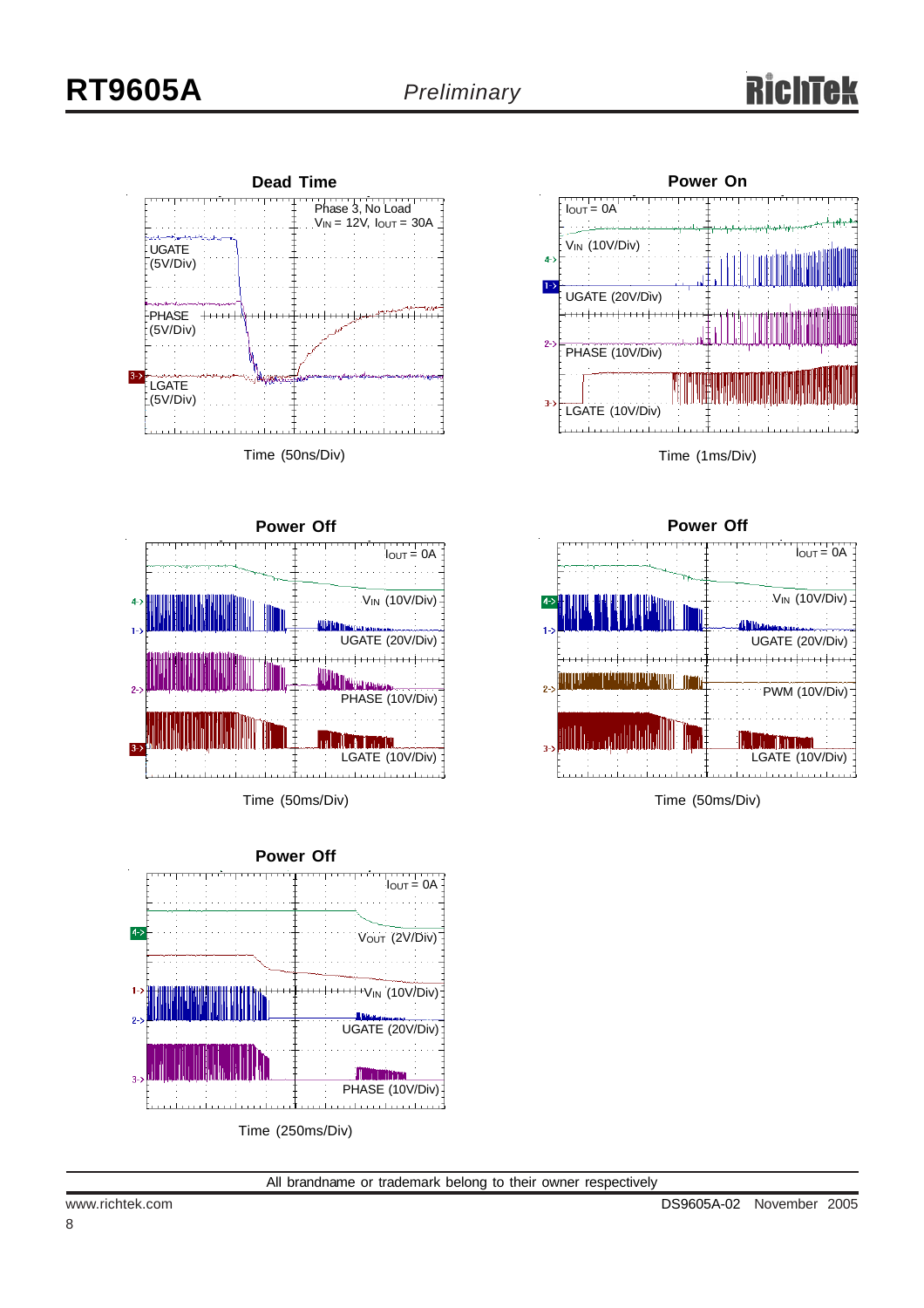### **Application Information**

The RT9605A is designed to drive three sets of both high side and low side N-Channel MOSFET through externally input PWM control signal. It has power-on protection function which held UGATE and LGATE low before  $PV_{CC}$ rising across the threshold voltage. After the initialization, the PWM signal takes the control. The rising PWM signal first forces the LGATE turns low then UGATE is allowed to go high just after a non-overlapping time to avoid shootthrough. The falling of PWM signal first forces UGATE to go low. When UGATE and PHASE reach a predetermined low level, LGATE is allowed to turn high. The nonoverlapping function is also presented between UGATE and LGATE signal transient.

The PWM signal is acted as "High" if above the rising threshold and acted as "Low" if below the falling threshold. Any signal level remaining within the shutdown window is considered as "tri-state", the output drivers are disabled and both MOSFET gates are pulled and held low. If the PWM signal floating, the pin will be kept at 2.1V by the internal divider and provide the PWM controller with a recognizable level.

The RT9605A typically operates at frequency of 200kHz to 300kHz. It shall be noted that to place a 1N4148 or schottky diode between the PVCC and BOOT pin as shown in the typical application circuit.

### **Driving Power MOSFETs**

The DC input impedance of the power MOSFET is extremely high. When  $V_{gs}$  at 12V, the gate draws the current only few nano-amperes. Thus once the gate has been driven up to "ON" level, the current could be negligible.

However, the capacitance at the gate to source terminal should be considered. It requires relatively large current to source and sink the gate rapidly. It also needs to switch drain current on and off with high speed. The required gate drive currents are calculated as follows.



Figure 1. Equivalent Circuit and Associated Waveforms

In Figure 1, the current  $I_{q1}$  and  $I_{q2}$  are required to move the gate up to 12V. The operation consists of charging  $C_{\text{nd}}$ and  $C_{gs}$ .  $C_{gs1}$  and  $C_{gs2}$  are the capacitances from gate to source of the high side and the low side power MOSFETs, respectively. In general data sheets, the  $C_{\alpha s}$  is referred as "C<sub>iss</sub>" which is the input capacitance.  $C_{gd1}$  and  $C_{gd2}$  are the capacitances from gate to drain of the high side and the low side power MOSFETs, respectively and referred to the data sheets as " $C_{rss}$ " the reverse transfer capacitance. For example,  $t_{r1}$  and  $t_{r2}$  are the rising time of the high side and the low side power MOSFETs respectively, the required current  $I_{gs1}$  and  $I_{gs2}$  are showed below:

$$
I_{gs1} = C_{gs1} \frac{dV_{g1}}{dt} = \frac{C_{gs1} \times 12}{t_{r1}}
$$
 (1)

$$
I_{gs2} = C_{gs2} \frac{dV_{g2}}{dt} = \frac{C_{gs2} \times 12}{t_{r2}}
$$
 (2)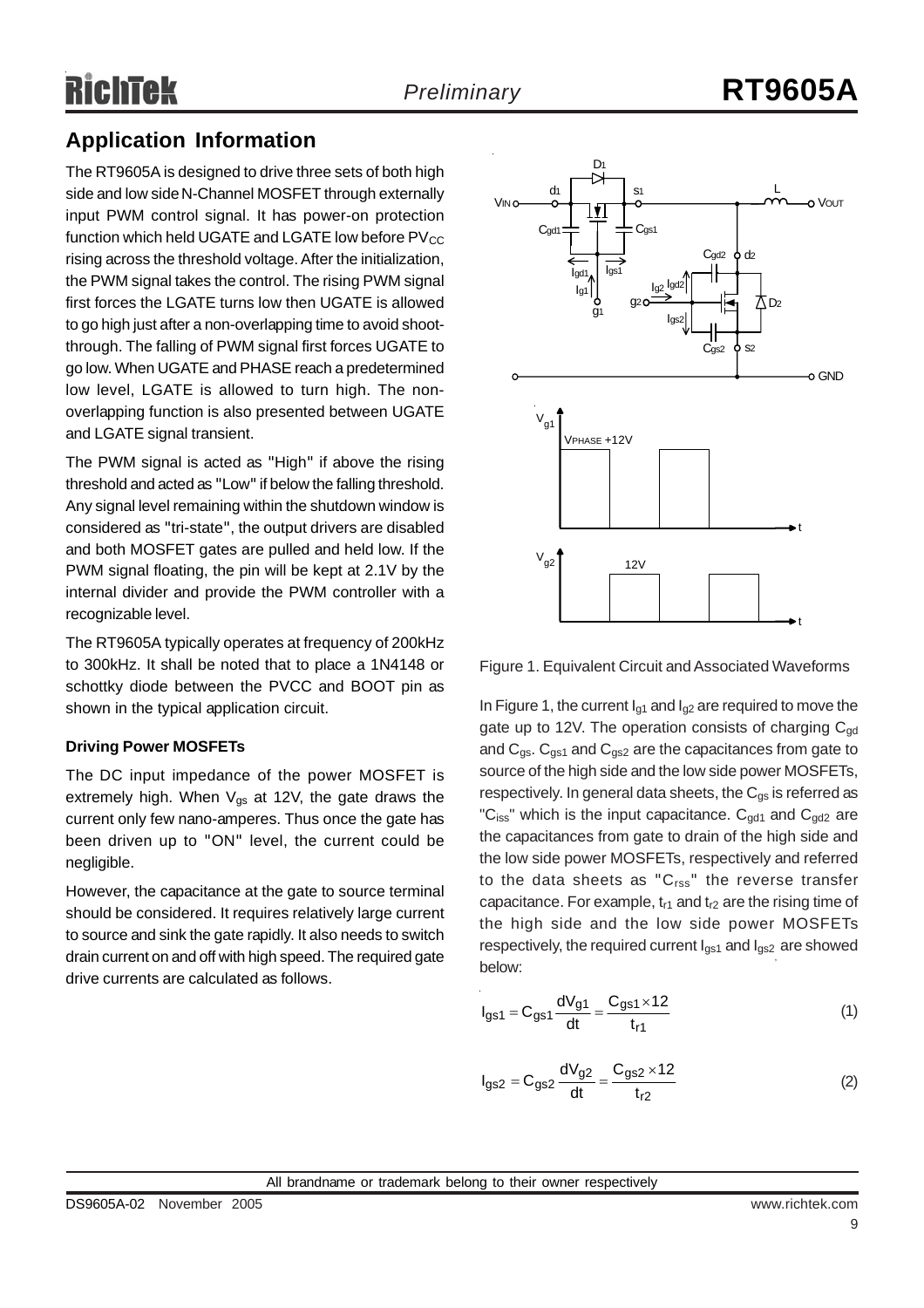Before driving the gate of the high side MOSFET up to 12V (or 5V), the low side MOSFET has to be off; and the high side MOSFET is turned off before the low side is turned on. From Figure 1, the body diode " $D_2$ " had been turned on before high side MOSFETs turned on.

$$
I_{gd1} = C_{g1} \frac{dV}{dt} = C_{gd1} \frac{12V}{t_{r1}}
$$
 (3)

Before the low side MOSFET is turned on, the  $C_{gd2}$  have been charged to  $V_{IN}$ . Thus, as  $C_{gd2}$  reverses its polarity and  $g_2$  is charged up to 12V, the required current is

$$
I_{gd2} = C_{gd2} \frac{dV}{dt} = C_{gd2} \frac{V_{IN} + 12V}{t_{r2}}
$$
 (4)

It is helpful to calculate these currents in a typical case. Assume a synchronous rectified buck converter, input voltage  $V_{IN}$  = 12V,  $V_{q1}$  =  $V_{q2}$  = 12V. The high side MOSFET is PHB83N03LT whose  $C_{iss} = 1660pF, C_{rss} =$ 380pF, and  $t_r = 14$ ns. The low side MOSFET is PHB95N03LT whose  $C_{iss} = 2200pF$ ,  $C_{rss} = 500pF$  and  $t_r$  = 30ns, from the equation (1) and (2) we can obtain

$$
I_{gs1} = \frac{1660 \times 10^{-12} \times 12}{14 \times 10^{-9}} = 1.428 \quad (A)
$$
 (5)

$$
I_{gs2} = \frac{2200 \times 10^{-12} \times 12}{30 \times 10^{-9}} = 0.88 \quad (A)
$$
 (6)

from equation. (3) and (4)

$$
I_{\text{gd1}} = \frac{380 \times 10^{-12} \times 12}{14 \times 10^{-9}} = 0.326 \quad \text{(A)} \tag{7}
$$

$$
I_{gd2} = \frac{500 \times 10^{-12} \times 12}{30 \times 10^{-9}} = 0.4 \quad (A)
$$
 (8)

the total current required from the gate driving source is

$$
I_{g1} = I_{gS1} + I_{gd1} = (1.428 + 0.326) = 1.745 (A)
$$
 (9)

$$
I_{g2} = I_{gs2} + I_{gd2} = (0.88 + 0.4) = 1.28
$$
 (A) (10)

By a similar calculation, we can also get the sink current required from the turned off MOSFET.

#### **Layout Consideration**

Figure 2 shows the schematic circuit of a two-phase synchronous buck converter to implement the either phase of RT9605A. The converter operates at  $V_{IN}$ 12V.



Figure 2. Sync. Buck Converter Circuit

When layout the PC board, it should be very careful. The power-circuit section is the most critical one. If not configured properly, it will generate a large amount of EMI. The junction of Q1, Q2, L2 should be very close.

Next, the trace from UGATE, and LGATE to the gates of MOSFET should also be short to decrease the noise of the driver output signals. The bypass capacitor C4 should be connected to GND directly. Furthermore, the bootstrap capacitors  $(C_B)$  should always be placed as close to the pins of the IC as possible. The trace from PHASE to the common node of the two MOSFETs should be kept wide since it usually carries large current.

#### **Select the Bootstrap Capacitor**

Figure 3 shows part of the bootstrap circuit of RT9605A. The  $V_{CB}$ (the voltage difference between BOOT and PHASE pins provides a voltage to the gate of the high side power MOSFET. This supply needs to be ensured that the MOSFET can be driven. For this, the capacitance  $C_B$  has to be selected properly. It is determined by following constraints.



Figure 3. Part of Bootstrap Circuit of RT9605A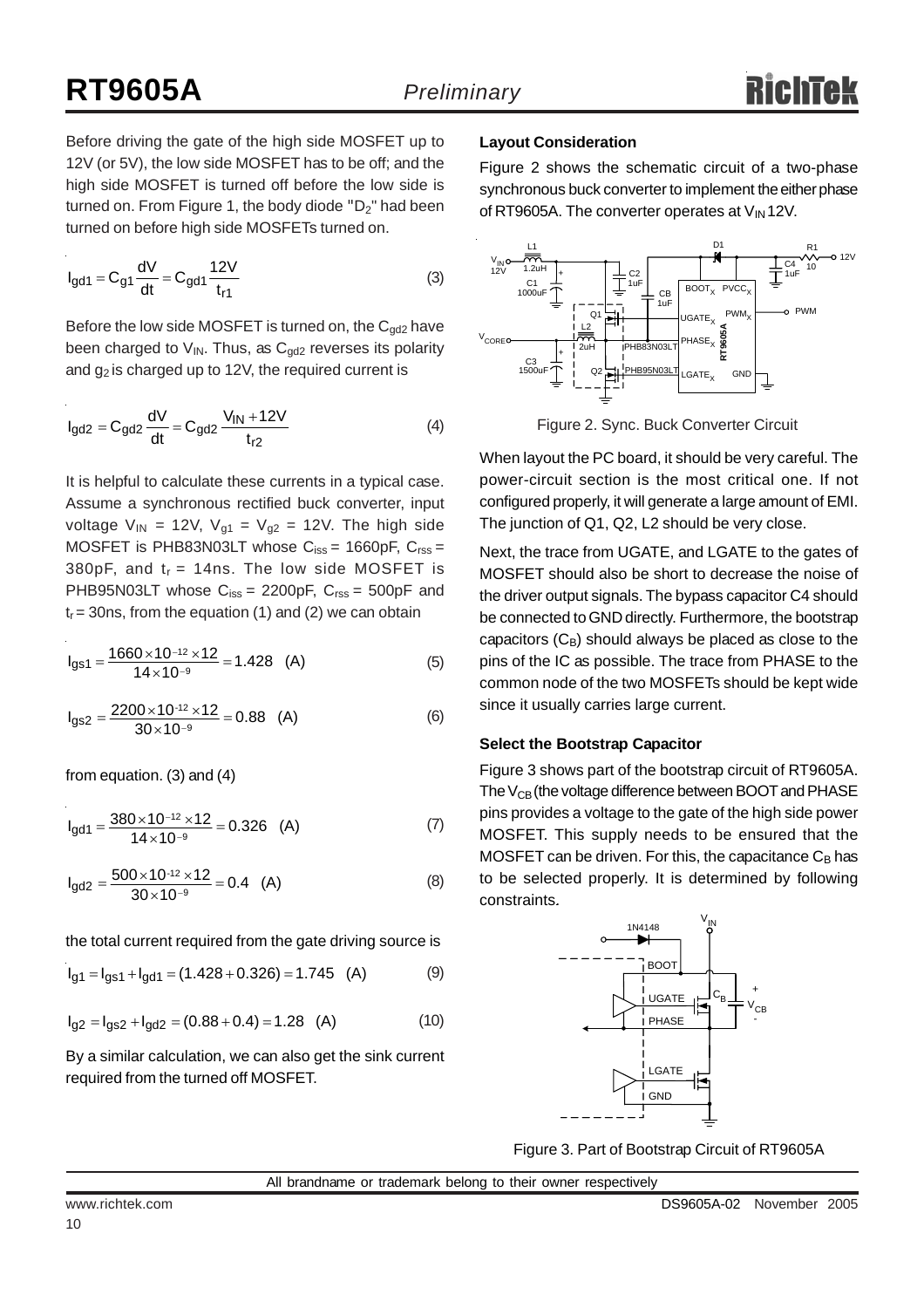In practice, a low value capacitor  $C_B$  will lead the overcharging that could damage the IC. Therefore to minimize the risk of overcharging and reducing the ripple on  $V_{CB}$ , the bootstrap capacitor should not be smaller than 0.1μF, and the larger the better. In general design, using 1μF can provide better performance. At least one low-ESR capacitor should be used to provide good local de-coupling. Here, to adopt either a ceramic or tantalum capacitor is suitable.

#### **Power Dissipation**

For not exceeding the maximum allowable power dissipation to drive the IC beyond the maximum recommended operating junction temperature of 125°C, it is necessary to calculate power dissipation appropriately. This dissipation is a function of switching frequency and total gate charge of the selected MOSFET. Figure 4 shows the power dissipation test circuit.  $C_L$  and  $C_U$  are the UGATE and LGATE load capacitors, respectively. The bootstrap capacitor value is 1μF.



Figure 4. Test Circuit (One Phase is Shown)

Figure 5 shows the power dissipation of the RT9605A as a function of frequency and load capacitance. The value of the  $C_U$  and  $C_L$  are the same and the frequency is varied from 100kHz to 1MHz.

The operating junction temperature can be calculated from the power dissipation curves (Figure 5). Assume VDD = 12V, operating frequency is 200kHz and the  $C_U=C_L=1nF$  which emulate the input capacitances of the high side and low side power MOSFETs. From Figure 5, the power dissipation is 100mW. For RT9605A, the package thermal resistance  $\theta_{JA}$  is 67°C/W, the operating junction temperature is calculated as :

$$
T_J = (67^{\circ}C/W \times 100mW) + 25^{\circ}C = 31.7^{\circ}C \tag{11}
$$

where the ambient temperature is 25°C.

The method to improve the thermal transfer is to increase the PC board copper area around the RT9605A firstly. Then, adding a ground pad under IC to transfer the heat to the peripheral of the board.



Figure 5. Power Dissipation vs. Frequency

#### **Over-Voltage Protection Function at Power-On**

An unique feature of the RT9605A is the addition of overvoltage protection in the event of upper MOSFET direct shorted before power-on. The RT9605A detects the fault condition during initial start-up, the internal power-on OVP sense circuitry will rapidly drive the low side MOSFET on before the multi-phase PWM controller takes control.

Figure 6 shows the measured waveforms with the high side MOSFET directly shorted to 12V.



Figure 6. Waveforms at High Side MOSFET Shorted

Please note that the +12V trigger point to RT9605A is at 3V, and the clamped level on PHASE pin is at about 2.4V. Obviously since the PHASE pin voltage increases during initial start-up, the  $V_{\text{CORE}}$  increases correspondingly, but it would quickly drop-off following the voltage in LGATE and +12V.